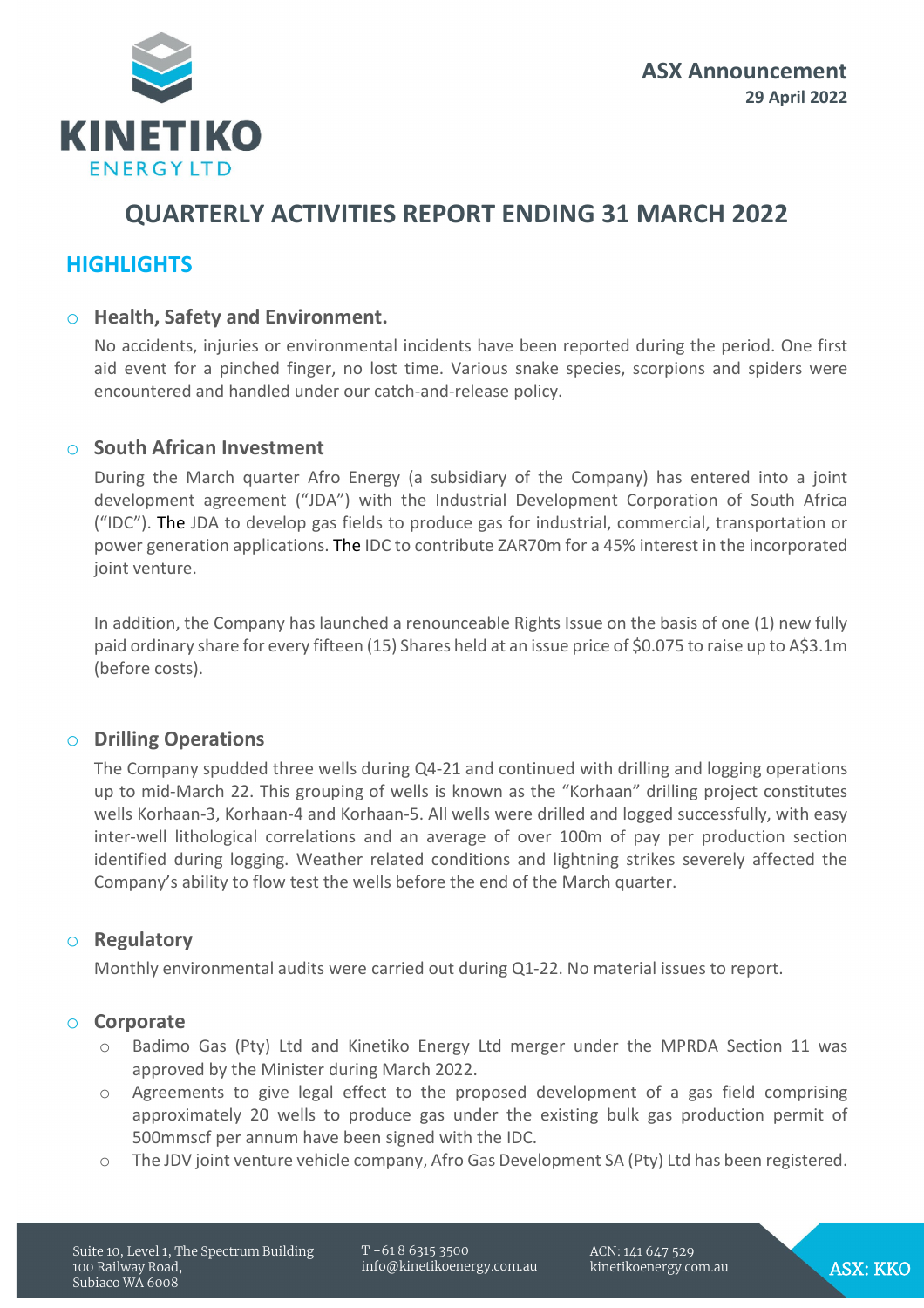

## **INTRODUCTION**

Energy exploration company Kinetiko Energy Limited (ASX:KKO) ("**Kinetiko**" or "**Company**") is pleased to report on corporate developments and operational activities at its Amersfoort project and adjacent exploration rights in South Africa (Figure 1) during the first quarter (Jan-Mar) of 2022. The activities are conducted through Afro Energy (Pty) Ltd ("**Afro Energy**") a subsidiary of the Company.



**Figure 1 - Afro Energy Exploration Rights & Applications**

# **CORPORATE**

# o **Acquisition of Badimo by Kinetiko**

Badimo Gas (Pty) Ltd ("**Badimo"**) and Kinetiko executed a binding Reconstruction Agreement enabling Kinetiko to acquire Badimo's 51% equity interest in Afro Energy by issuing Kinetiko shares to Badimo. During Q1-22, the companies agreed on all of the conditions to the merger and the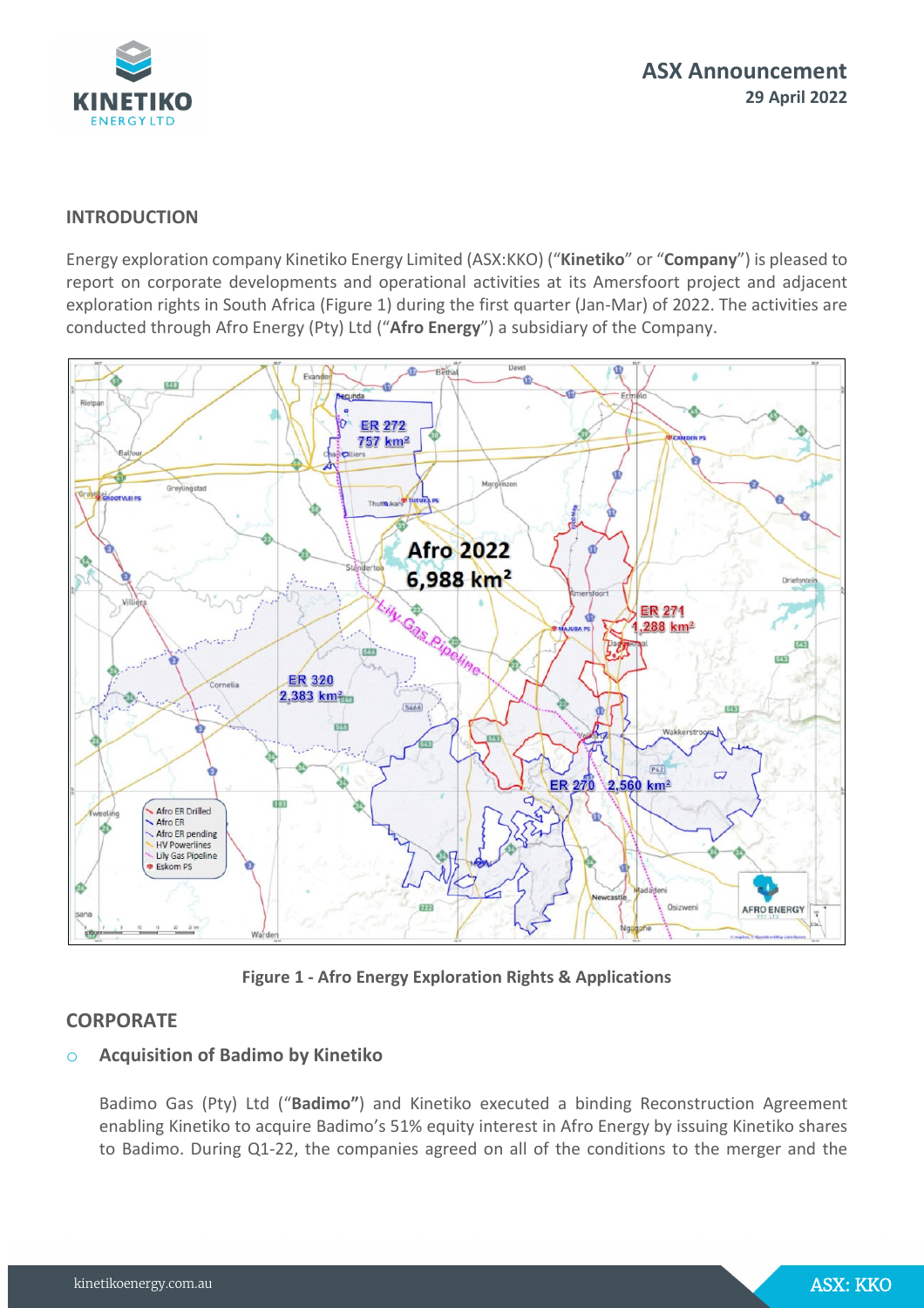

Minister's approval for the Section 11 application (foreign investment approval) for the merger was obtained during March. The merger is anticipated to be completed by Q3 this year.

## o **Participation by Institutional Investor finalised**

Multiple year negotiations and planning towards a South African institutional investment in a joint venture to develop gas fields to produce gas for industrial, commercial, transportation or power generation applications were completed with the Industrial Development Corporation ("**IDC**") prior end of quarter. An incorporated joint venture company, **Afro Gas Development SA (Pty) Ltd** has been established. The IDC to contribute ZAR70m for a 45% interest in the incorporated joint venture, these funds being earmarked for the drilling of up to a further 20 exploration and production wells in the north and south of our Block ER271, as well as a portion of infrastructural costs.

The IDC is the SA Government's infrastructural investment mechanism, and it is designed to promote growth in the industrial sector of South Africa for projects which have the confidence of the Government.

#### o **Gas Off-take Arrangements:**

Negotiations and planning towards an early gas offtake for a small (initially 1MW, leading in rapid stages to 5 MW) infield power generating plant are advanced and a Terms Sheet and roadmap have been agreed with Vutomi Energy (Pty) Ltd ("**Vutomi**"). The design of the power generation mechanism has been approved by Eskom and final costings are being procured. The Company is forming a formal Joint Venture with Vutomi to combine the provision of gas from the Korhaan project as a fuel for Vutomi's generators.

During March, the Kinetiko Board received presentations from various qualified mid- and downstream gas and energy customers who would like to participate in future gas production scenarios and to increase a network of various end-users via electrons or molecules in the form of virtual pipelines using CNG or LNG generated from the Company's gas.

#### o **Expansion Capital**

The Company has launched a renounceable Rights Issue on the basis of one (1) new fully paid ordinary share for every fifteen (15) Shares held at an issue price of \$0.075 to raise up to A\$3.1m (before costs). The Rights Issue is anticipated to close by the end of May 2022.

The securing of the IDC investment and the Company's strategic vision to become a major on shore gas producer adjacent to major markets in South Africa have elicited a number of positive responses from potential funding institutions both inside South Africa and abroad to fund and participate in the development projects, Afro Energy remains in discussions with a number of interested funding parties.

#### o **Exploration**

Kinetiko spudded three wells during Q4-21 and continued with drilling and logging operations into Q1-22. These well sites are all in the vicinity of the Company's most recently proven production success on the Brakfontein farm near Amersfoort, Mpumalanga. This grouping of wells is known as the "**Korhaan**" drilling project and constitutes wells Korhaan-3, Korhaan-4 and Korhaan-5. These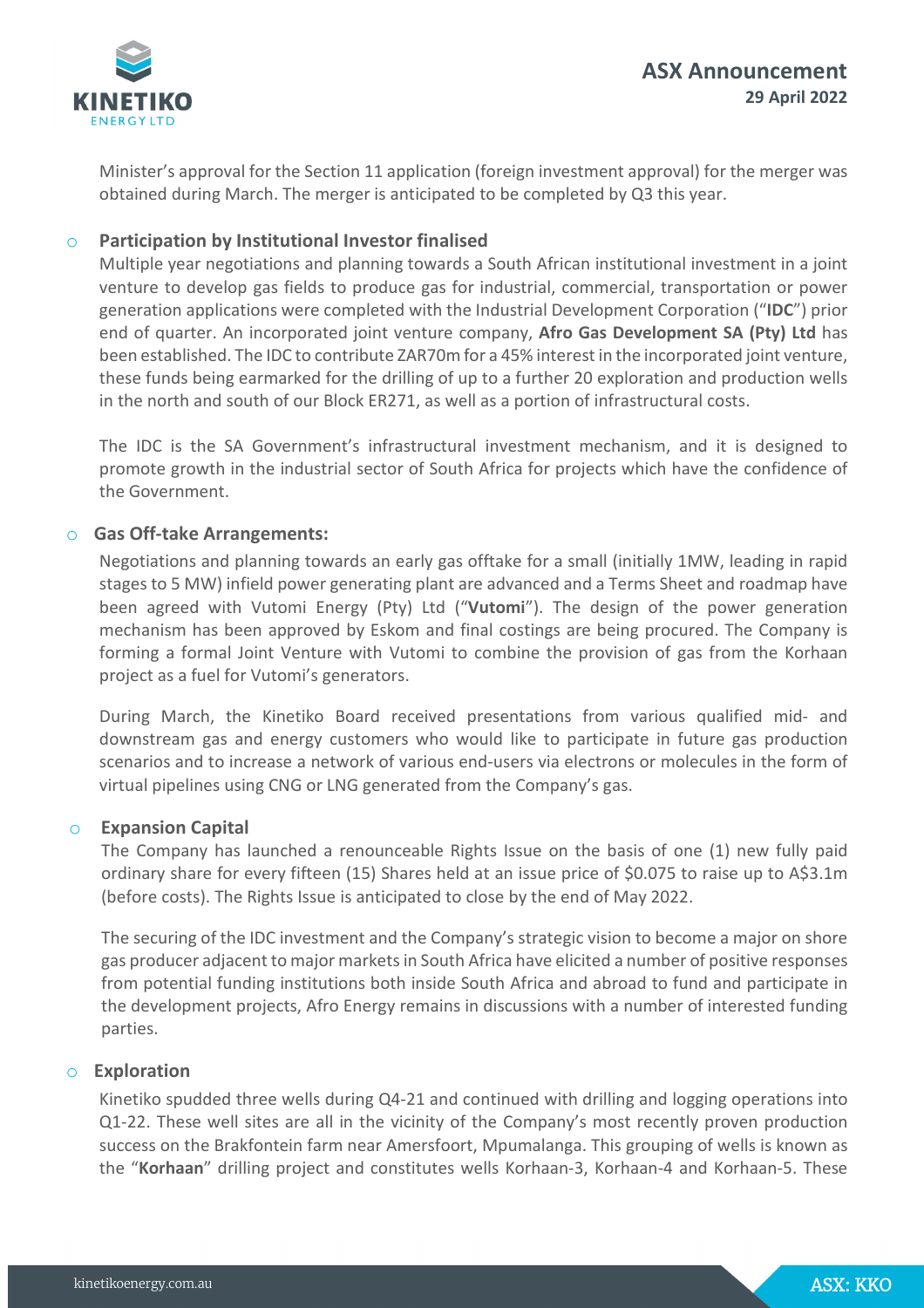

wells are a combination of "appraisal" (proving the productivity of the sandstone components in the localised compartments) as well as "production" (they will be completed ready to bring in as producers in the near future).

As at the end of the first quarter of 2022, the status of the wells is as follows:

**Korhaan-3** reached terminal depth (TD) of 449m on 02 Feb and a preliminary gasflow rate observed at about 220k scfpd under choked conditions with the drilling string in the well and water ingress uncontrolled. The well was then logged and the drilling contractor began its second rig demob operations with the final truck leaving site on 11 Feb.

**Korhaan-4:** This well was drilled and logged in Q4-21 and is suspended awaiting well testing operations.

**Korhaan-5:** This well was TD'ed at 432m and logs were run late January. The well is suspended and waiting for well testing operations.

**Weather:** The greatest risk to the operational activities has been the regional weather. The Amersfoort region drilling sites have experienced inordinate storm counts this summer, surpassing decade-long records. The Company's HSE Policy dictates that drilling down-mast the rigs in any case where lightning encroaches within 20km along with ground saturation from significant rainfall has resulted in more than a third of the productive period from mid-November to mid-February being lost.

The Company also suffered multiple lightning strikes on well-sites which resulted in equipment damage. This exacerbated delays as new equipment had to be imported and tested before well testing could be continued under trustworthy, controlled conditions.

**Aeromagnetic Surveys**: In addition to the drilling campaign, the Company flew aeromagnetic surveys on newly granted exploration rights ER 270 and ER 272 for the purpose of targeting further gas compartments. These surveys were completed in December 2021 and exception results were obtained with a further 42 prospective gas compartments being identified. This was the third and largest aeromagnetic survey flown by the Company and has bought the total number of prospective gas compartments discovered to 79 over an area of 1,229Km2.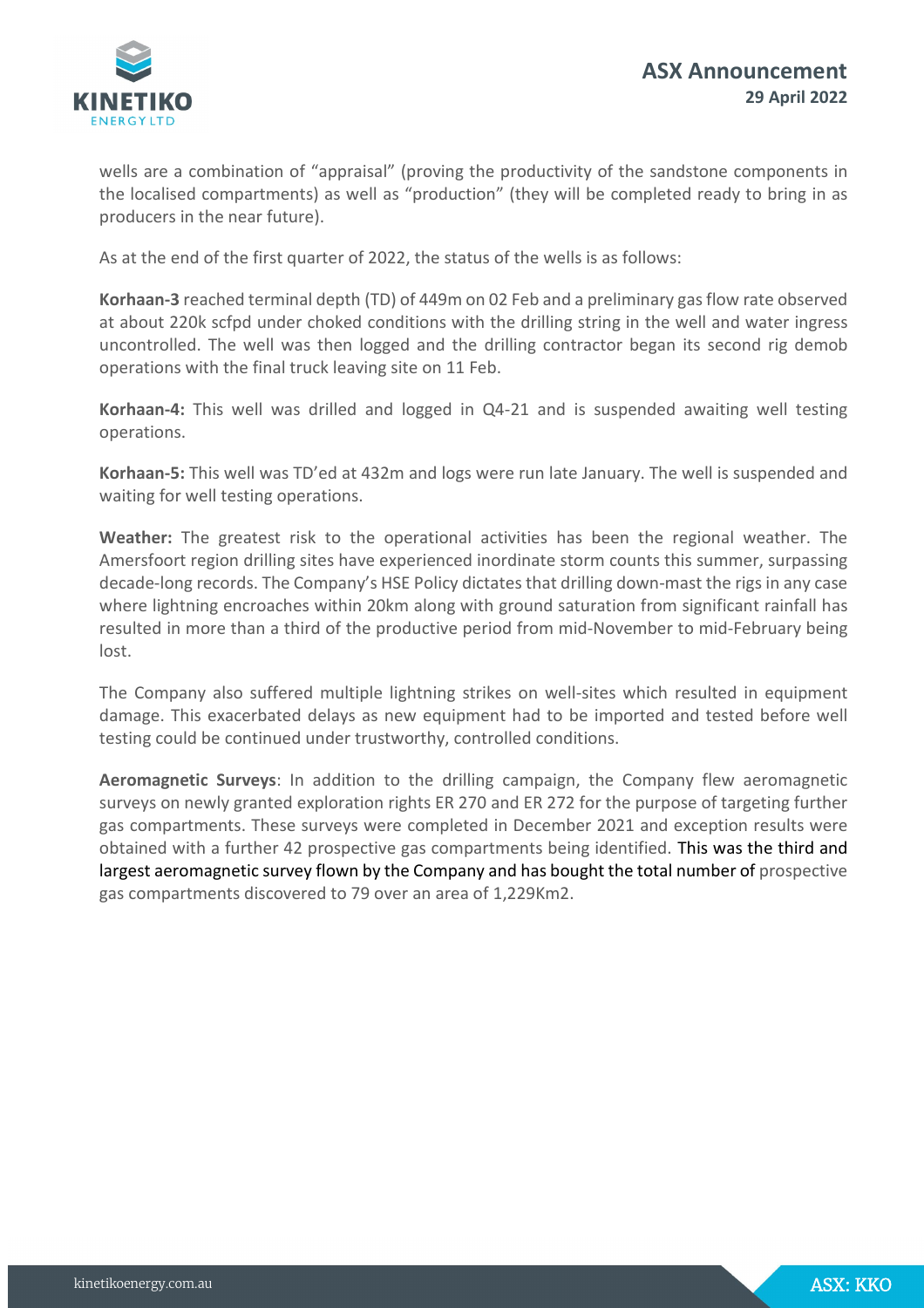

# **GAS PRODUCTION**

### o **Gas Sales and Purchase Agreement under Bulk Sampling Permit**

Afro Energy is in advanced negotiations with potential gas off-takers for small and intermittent gas production from our Korhaan collection of wells where current potential off-takers are looking at CNG, LNG and in-field power generation solutions.

#### o **Pilot Production Field Development**

Afro Energy has modelled a 20 well pilot production field in the Amersfoort Block which will benefit from the institutional funding now secured as part of the IDC joint venture. Positive responses have been received from additional potential funding institutions both inside South Africa and abroad to fund and participate in the development of further pilot production fields. The Company's EIAs granted enable continued drilling of up to five more wells in the Brakfontein area, and work is continuing in order to obtain EIA approvals for further wellsites in the area. Additional approvals received enable drilling of another five wells in the southern part of Block ER271 in the Volksrust area where the basement is deeper and wells are expected to be higher pressured and more productive.

### **REGULATORY**

Since the consolidation of exploration rights ER56, ER38 and ER271 into ER271 in terms of section 102 of the Mineral and Petroleum Resources Development Act of 2002 was approved and signed off, the Company's regulatory activities have been around environmental auditing and reporting.

Monthly environmental audits were carried out Q1-22, late January, mid-February and early March. Independent company SLR most recently audited the Company's operational activities and reported to PASA's Environmental Office. To quote from their lead Auditorin their report: "Our overall finding is that Kinetiko continues to work in a manner that ensures compliance with the relevant legal and environmental requirements of the approved EMPr."

# **EXPLORATION RIGHT 12/3/320ER**

PASA has held Afro Energy's application for Exploration Rights, in terms of Section 79 of the Mineral and Petroleum Resources Development Act, to explore for Petroleum and Gas, in suspension due to conflicting regulations between various Government Departments. Negotiations were on going during the March quarter to resolve the conflict.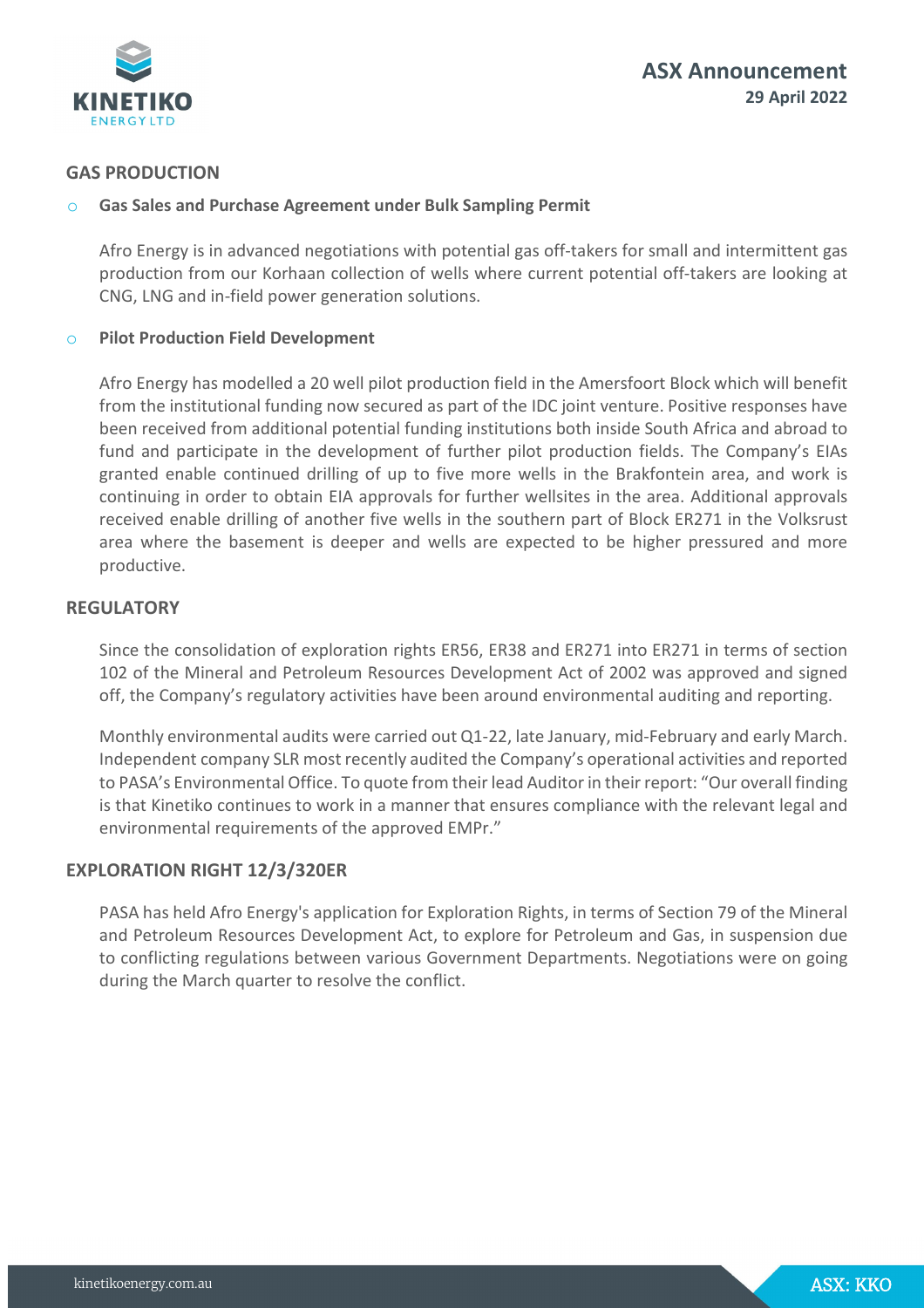

# **TENURE INTEREST as at 31 March 2022:**

| <b>Tenement reference</b> | <b>Nature of interest</b>                                                                                                                     |
|---------------------------|-----------------------------------------------------------------------------------------------------------------------------------------------|
| <b>ER320 (TCP 106)</b>    | Application for conversion from TCP to exploration right<br>approved by regulator, but an ER re-application process has<br>now been required. |
| <b>ER 270</b>             | Exploration Right granted on 03 September 2019.                                                                                               |
| <b>FR 271</b>             | Consolidation to include ER56 and ER38 granted by DMR on<br>19 August 2021.                                                                   |
| <b>ER 272</b>             | Exploration Right granted in 21 August 2019.                                                                                                  |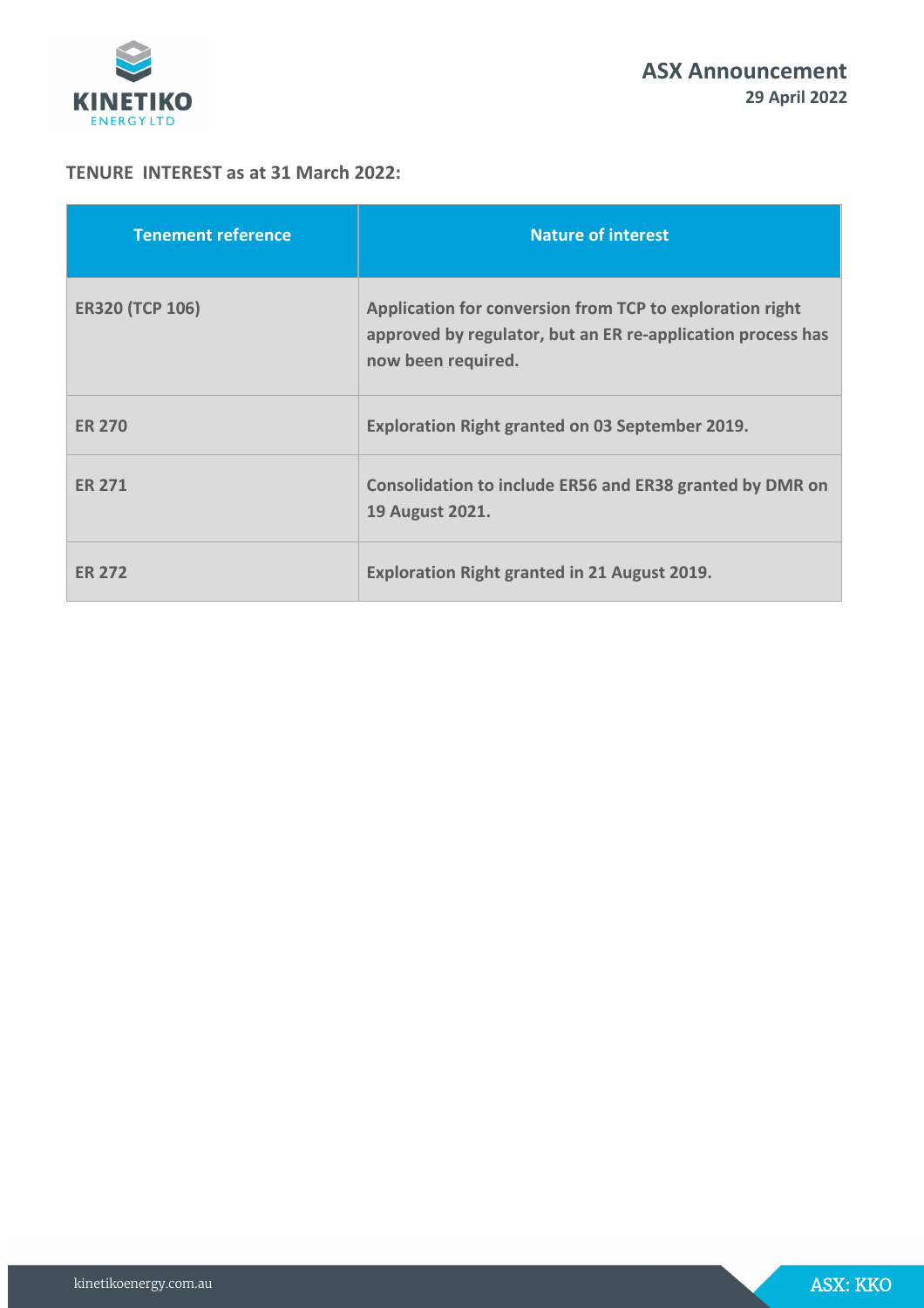

#### **Competent Persons and Compliance Statements**

Unless otherwise specified information in this report relating to operations, exploration and related technical comments have been compiled by CEO, Mr Nick de Blocq, who has over 33 years' experience in energy minerals exploration and production, including various executive roles. Mr de Blocq consents to the inclusion of this information in the form and context in which it appears.

This announcement is available to view on the Company's websit[e www.kinetikoenergy.com.au](http://www.kinetikoenergy.com.au/) 

The Company confirms that it is not aware of any new information or data that materially affect the information included in the relevant market announcements and that all material assumptions and technical parameters underpinning the estimates in the relevant market announcement continue to apply and have not materially changed.

*-ENDS-*

For more information visit: [www.kinetiko.com.au o](http://www.kinetiko.com.au/)r contact,

Adam Sierakowski **Executive Chairman**  08 6211 5099 [adam@kinetiko.com.au](mailto:adam@kinetiko.com.au)  Evy Litopoulos **Investor relations** Resolve IR [evy@resolveir.com](mailto:evy@resolveir.com)

#### **About Kinetiko Energy and Afro Energy**

Kinetiko Energy is an Australian gas explorer focused on advanced shallow conventional gas and coal bed methane (CBM) opportunities in rapidly developing markets in Southern Africa. South Africa has extensive gassy coal basins, extensive energy infrastructure and a growing gas demand, making it an attractive area for investment. The Company has a large potential exploration area, of which approximately 7000km<sup>2</sup> is granted and being explored.

Afro Energy (Pty) Ltd. was incorporated as a joint venture founded in 2015 by Kinetiko Energy Ltd (49%) and Badimo Gas (Pty) Ltd of South Africa (51%) as a JV company to own 100% of the exploration rights with required BEE (Black Empowerment Endowment) certification, and facilitate South African investment in order to continue to explore, develop, and commercialise gas production.

ASX: KKO | kinetikoenergy.com.au

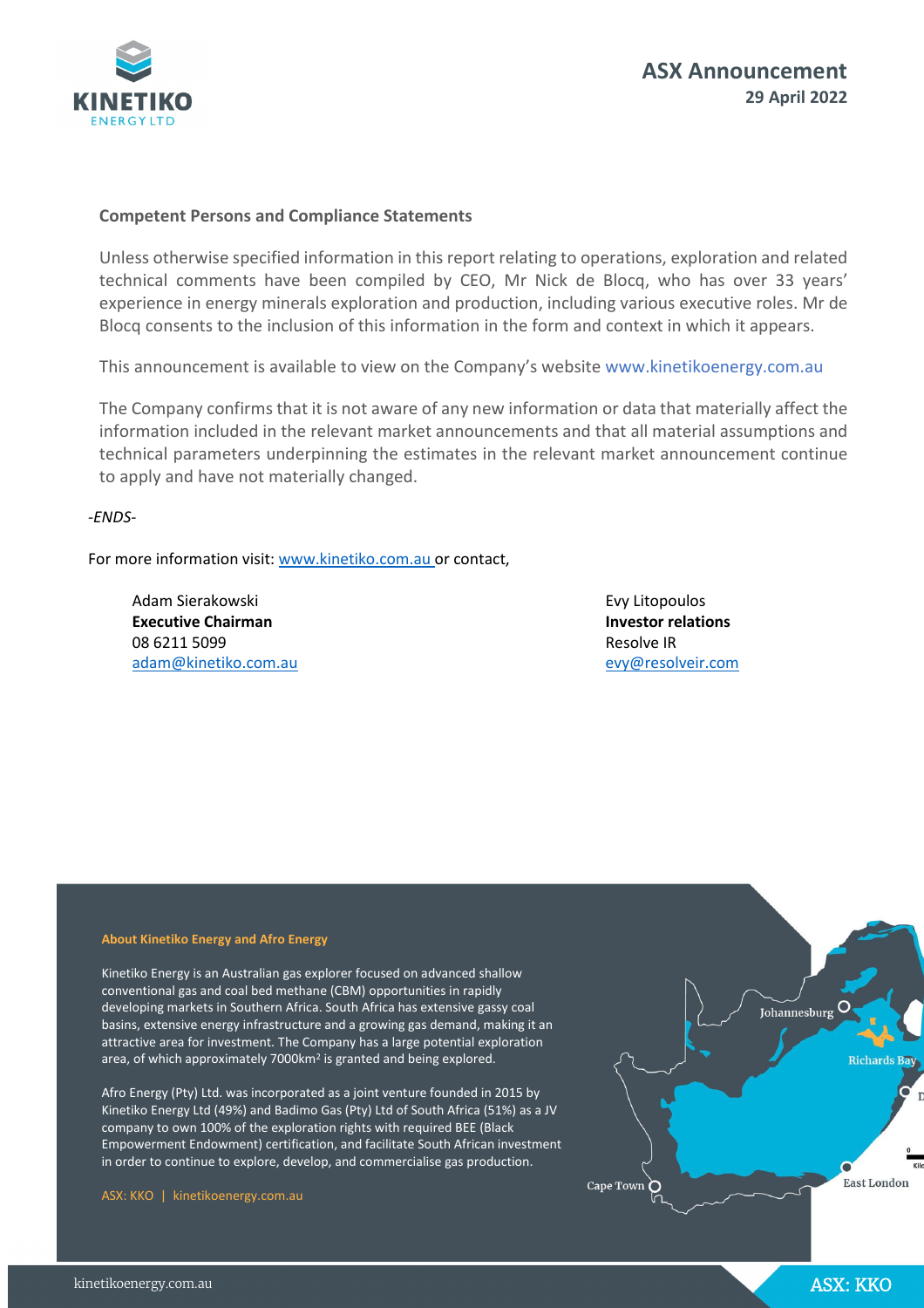# **Appendix 5B**

# **Mining exploration entity or oil and gas exploration entity quarterly cash flow report**

Name of entity

KINETIKO ENERGY LIMITED

45 141 647 529 31 March 2022

ABN Cuarter ended ("current quarter")

| <b>Consolidated statement of cash flows</b> |                                                   | <b>Current quarter</b><br>\$A'000 | Year to date (9)<br>months)<br>\$A'000 |
|---------------------------------------------|---------------------------------------------------|-----------------------------------|----------------------------------------|
| 1.                                          | Cash flows from operating activities              |                                   |                                        |
| 1.1                                         | Receipts from customers                           |                                   |                                        |
| 1.2                                         | Payments for                                      |                                   |                                        |
|                                             | (a) exploration & evaluation                      |                                   |                                        |
|                                             | development<br>(b)                                |                                   |                                        |
|                                             | production<br>(c)                                 |                                   |                                        |
|                                             | staff costs<br>(d)                                | (109)                             | (352)                                  |
|                                             | (e) administration and corporate costs            | (34)                              | (407)                                  |
| 1.3                                         | Dividends received (see note 3)                   |                                   |                                        |
| 1.4                                         | Interest received                                 |                                   |                                        |
| 1.5                                         | Interest and other costs of finance paid          |                                   |                                        |
| 1.6                                         | Income taxes paid                                 |                                   |                                        |
| 1.7                                         | Government grants and tax incentives              |                                   |                                        |
| 1.8                                         | Other – net GST and VAT (paid) / refunded         | 94                                | 4                                      |
| 1.9                                         | Net cash from / (used in) operating<br>activities | (49)                              | (755)                                  |

|     | Cash flows from investing activities |       |  |
|-----|--------------------------------------|-------|--|
| 2.1 | Payments to acquire or for:          |       |  |
|     | entities<br>(a)                      |       |  |
|     | tenements<br>(b)                     | -     |  |
|     | property, plant and equipment<br>(c) |       |  |
|     | exploration & evaluation<br>(d)      | (808) |  |
|     | investments<br>(e)                   | -     |  |
|     | other non-current assets             | -     |  |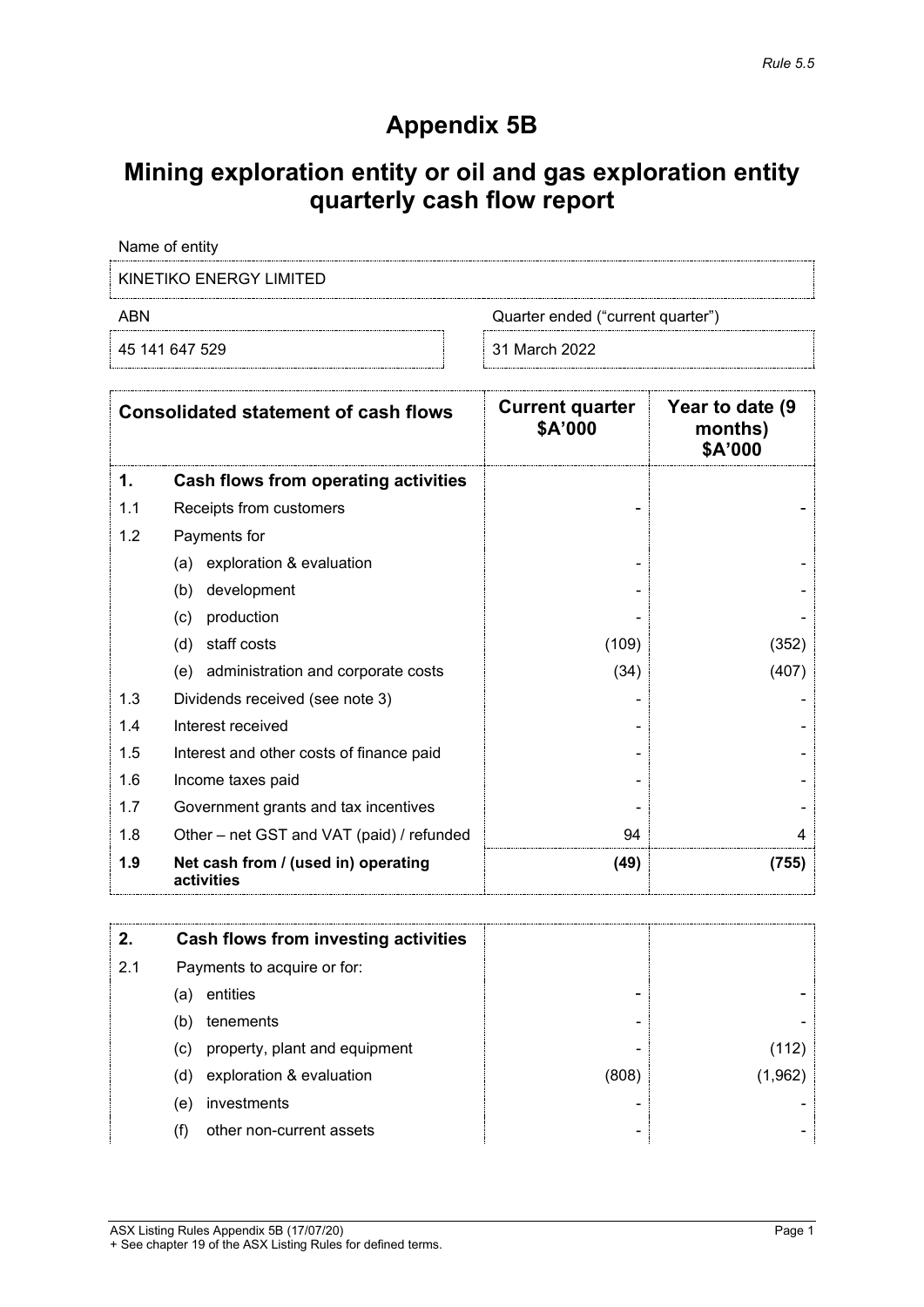| <b>Consolidated statement of cash flows</b> |                                                    | <b>Current quarter</b><br>\$A'000 | Year to date (9<br>months)<br>\$A'000 |
|---------------------------------------------|----------------------------------------------------|-----------------------------------|---------------------------------------|
| 2.2                                         | Proceeds from the disposal of:                     |                                   |                                       |
|                                             | entities<br>(a)                                    |                                   |                                       |
|                                             | tenements<br>(b)                                   |                                   |                                       |
|                                             | property, plant and equipment<br>$\left( c\right)$ |                                   |                                       |
|                                             | (d)<br>investments                                 |                                   |                                       |
|                                             | other non-current assets<br>(e)                    |                                   |                                       |
| 2.3                                         | Loans to other entities                            | (976)                             | (1,021)                               |
| 2.4                                         | Dividends received (see note 3)                    |                                   |                                       |
| 2.5                                         | Other – capitalised acquisition costs              | (29)                              | 142                                   |
| 2.6                                         | Net cash from / (used in) investing<br>activities  | (1, 813)                          | (3,237                                |

| 3.   | Cash flows from financing activities                                                       |     |       |
|------|--------------------------------------------------------------------------------------------|-----|-------|
| 3.1  | Proceeds from issues of equity securities<br>(excluding convertible debt securities)       | 900 | 3,748 |
| 3.2  | Proceeds from issue of convertible debt<br>securities                                      |     |       |
| 3.3  | Proceeds from exercise of options                                                          |     | 287   |
| 3.4  | Transaction costs related to issues of equity<br>securities or convertible debt securities |     | (184) |
| 3.5  | Proceeds from borrowings                                                                   |     |       |
| 3.6  | Repayment of borrowings                                                                    |     |       |
| 3.7  | Transaction costs related to loans and<br>borrowings                                       |     |       |
| 3.8  | Dividends paid                                                                             |     |       |
| 3.9  | Other (provide details if material)                                                        |     |       |
| 3.10 | Net cash from / (used in) financing<br>activities                                          | 900 | 3,851 |

|     | Net increase / (decrease) in cash and<br>cash equivalents for the period |          |       |
|-----|--------------------------------------------------------------------------|----------|-------|
| 4.1 | Cash and cash equivalents at beginning of<br>period                      | 1.013    | 191   |
| 4.2 | Net cash from / (used in) operating<br>activities (item 1.9 above)       | (49)     | 755   |
| 4.3 | Net cash from / (used in) investing activities<br>item 2.6 above)        | (1, 813) |       |
| 4.4 | Net cash from / (used in) financing activities<br>(item 3.10 above)      | 900      | 3.851 |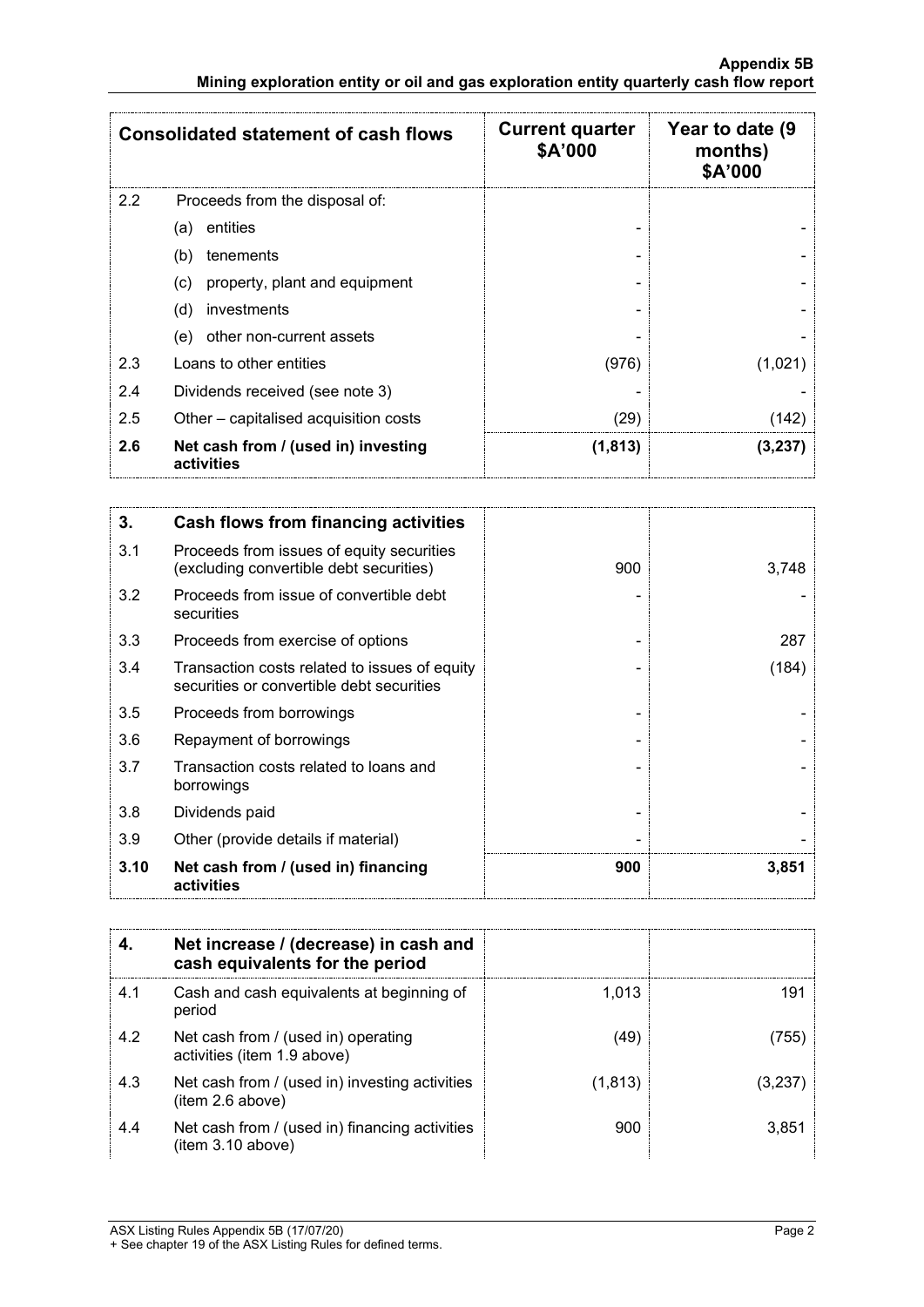| <b>Consolidated statement of cash flows</b> |                                                      | <b>Current quarter</b><br>\$A'000 | Year to date (9)<br>months)<br>\$A'000 |
|---------------------------------------------|------------------------------------------------------|-----------------------------------|----------------------------------------|
| 4.5                                         | Effect of movement in exchange rates on<br>cash held |                                   |                                        |
| 4.6                                         | Cash and cash equivalents at end of<br>period        |                                   |                                        |

| 5.  | Reconciliation of cash and cash<br>equivalents<br>at the end of the quarter (as shown in the<br>consolidated statement of cash flows) to the<br>related items in the accounts | <b>Current quarter</b><br>\$A'000 | <b>Previous quarter</b><br>\$A'000 |
|-----|-------------------------------------------------------------------------------------------------------------------------------------------------------------------------------|-----------------------------------|------------------------------------|
| 5.1 | Bank balances                                                                                                                                                                 | 41                                |                                    |
| 5.2 | Call deposits                                                                                                                                                                 |                                   |                                    |
| 5.3 | <b>Bank overdrafts</b>                                                                                                                                                        |                                   |                                    |
| 5.4 | Other (provide details)                                                                                                                                                       |                                   |                                    |
| 5.5 | Cash and cash equivalents at end of<br>quarter (should equal item 4.6 above)                                                                                                  | 41                                |                                    |

|                                                                                                                      | Payments to related parties of the entity and their<br>associates                          | <b>Current quarter</b><br><b>\$A'000</b> |  |
|----------------------------------------------------------------------------------------------------------------------|--------------------------------------------------------------------------------------------|------------------------------------------|--|
| 6.1                                                                                                                  | Aggregate amount of payments to related parties and their<br>associates included in item 1 |                                          |  |
| 6.2                                                                                                                  | Aggregate amount of payments to related parties and their<br>associates included in item 2 |                                          |  |
| Related party payments reported in Item 6.1 represent directors fees and management fees paid<br>during the quarter. |                                                                                            |                                          |  |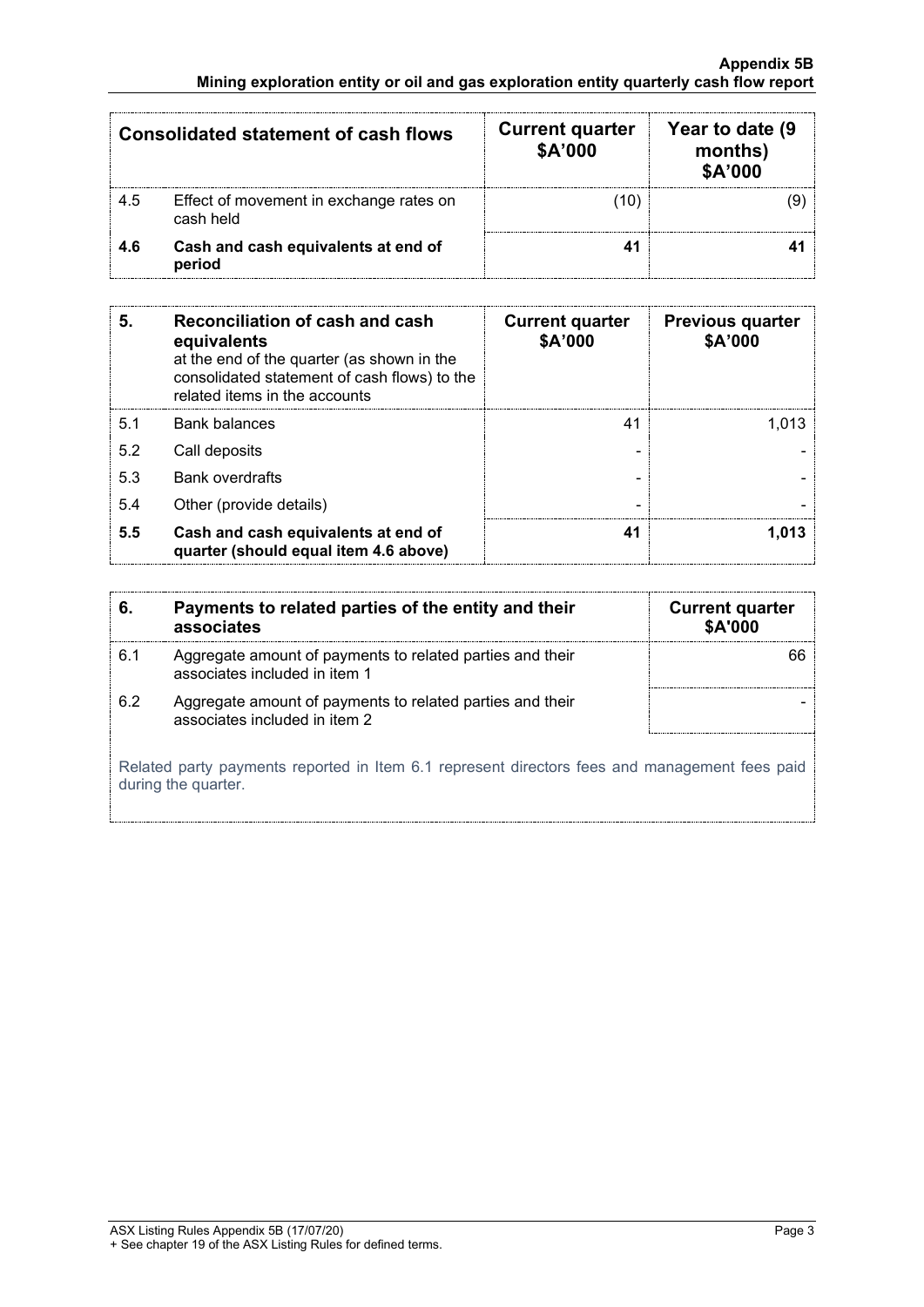#### **Appendix 5B Mining exploration entity or oil and gas exploration entity quarterly cash flow report**

| 7.  | <b>Financing facilities</b><br>Note: the term "facility' includes all forms of financing<br>arrangements available to the entity.<br>Add notes as necessary for an understanding of the<br>sources of finance available to the entity.                                                                                                               | <b>Total facility</b><br>amount at quarter<br>end<br>\$A'000 | Amount drawn at<br>quarter end<br>\$A'000 |
|-----|------------------------------------------------------------------------------------------------------------------------------------------------------------------------------------------------------------------------------------------------------------------------------------------------------------------------------------------------------|--------------------------------------------------------------|-------------------------------------------|
| 7.1 | Loan facilities                                                                                                                                                                                                                                                                                                                                      |                                                              |                                           |
| 7.2 | Credit standby arrangements                                                                                                                                                                                                                                                                                                                          |                                                              |                                           |
| 7.3 | Other (please specify)                                                                                                                                                                                                                                                                                                                               |                                                              |                                           |
| 7.4 | <b>Total financing facilities</b>                                                                                                                                                                                                                                                                                                                    |                                                              |                                           |
|     |                                                                                                                                                                                                                                                                                                                                                      |                                                              |                                           |
| 7.5 | Unused financing facilities available at quarter end                                                                                                                                                                                                                                                                                                 |                                                              |                                           |
| 7.6 | Include in the box below a description of each facility above, including the lender, interest<br>rate, maturity date and whether it is secured or unsecured. If any additional financing<br>facilities have been entered into or are proposed to be entered into after quarter end,<br>include a note providing details of those facilities as well. |                                                              |                                           |
|     | N/A                                                                                                                                                                                                                                                                                                                                                  |                                                              |                                           |

| 8.  |                                                                                                                                                                                                                                 | <b>Estimated cash available for future operating activities</b>                                                                                                                                                                 | \$A'000 |
|-----|---------------------------------------------------------------------------------------------------------------------------------------------------------------------------------------------------------------------------------|---------------------------------------------------------------------------------------------------------------------------------------------------------------------------------------------------------------------------------|---------|
| 8.1 |                                                                                                                                                                                                                                 | Net cash from / (used in) operating activities (item 1.9)                                                                                                                                                                       | (49)    |
| 8.2 |                                                                                                                                                                                                                                 | (Payments for exploration & evaluation classified as investing<br>activities) (item $2.1(d)$ )                                                                                                                                  | (808)   |
| 8.3 |                                                                                                                                                                                                                                 | Total relevant outgoings (item $8.1 +$ item $8.2$ )                                                                                                                                                                             | (857)   |
| 8.4 |                                                                                                                                                                                                                                 | Cash and cash equivalents at quarter end (item 4.6)                                                                                                                                                                             | 41      |
| 8.5 |                                                                                                                                                                                                                                 | Unused finance facilities available at quarter end (item 7.5)                                                                                                                                                                   |         |
| 8.6 |                                                                                                                                                                                                                                 | Total available funding (item $8.4 +$ item $8.5$ )                                                                                                                                                                              | 41      |
| 8.7 | item 8.3)                                                                                                                                                                                                                       | Estimated quarters of funding available (item 8.6 divided by                                                                                                                                                                    | 0.04    |
|     |                                                                                                                                                                                                                                 | Note: if the entity has reported positive relevant outgoings (ie a net cash inflow) in item 8.3, answer item 8.7 as "N/A".<br>Otherwise, a figure for the estimated quarters of funding available must be included in item 8.7. |         |
| 8.8 |                                                                                                                                                                                                                                 | If item 8.7 is less than 2 quarters, please provide answers to the following questions:                                                                                                                                         |         |
|     | 8.8.1<br>Does the entity expect that it will continue to have the current level of net operating<br>cash flows for the time being and, if not, why not?                                                                         |                                                                                                                                                                                                                                 |         |
|     | Answer: Yes                                                                                                                                                                                                                     |                                                                                                                                                                                                                                 |         |
|     | Has the entity taken any steps, or does it propose to take any steps, to raise further<br>8.8.2<br>cash to fund its operations and, if so, what are those steps and how likely does it<br>believe that they will be successful? |                                                                                                                                                                                                                                 |         |
|     |                                                                                                                                                                                                                                 | Answer: The company announced on the 20th April 2022 commencement of a<br>renounceable Rights Issue to raise A\$3.13m to fund its operations.                                                                                   |         |